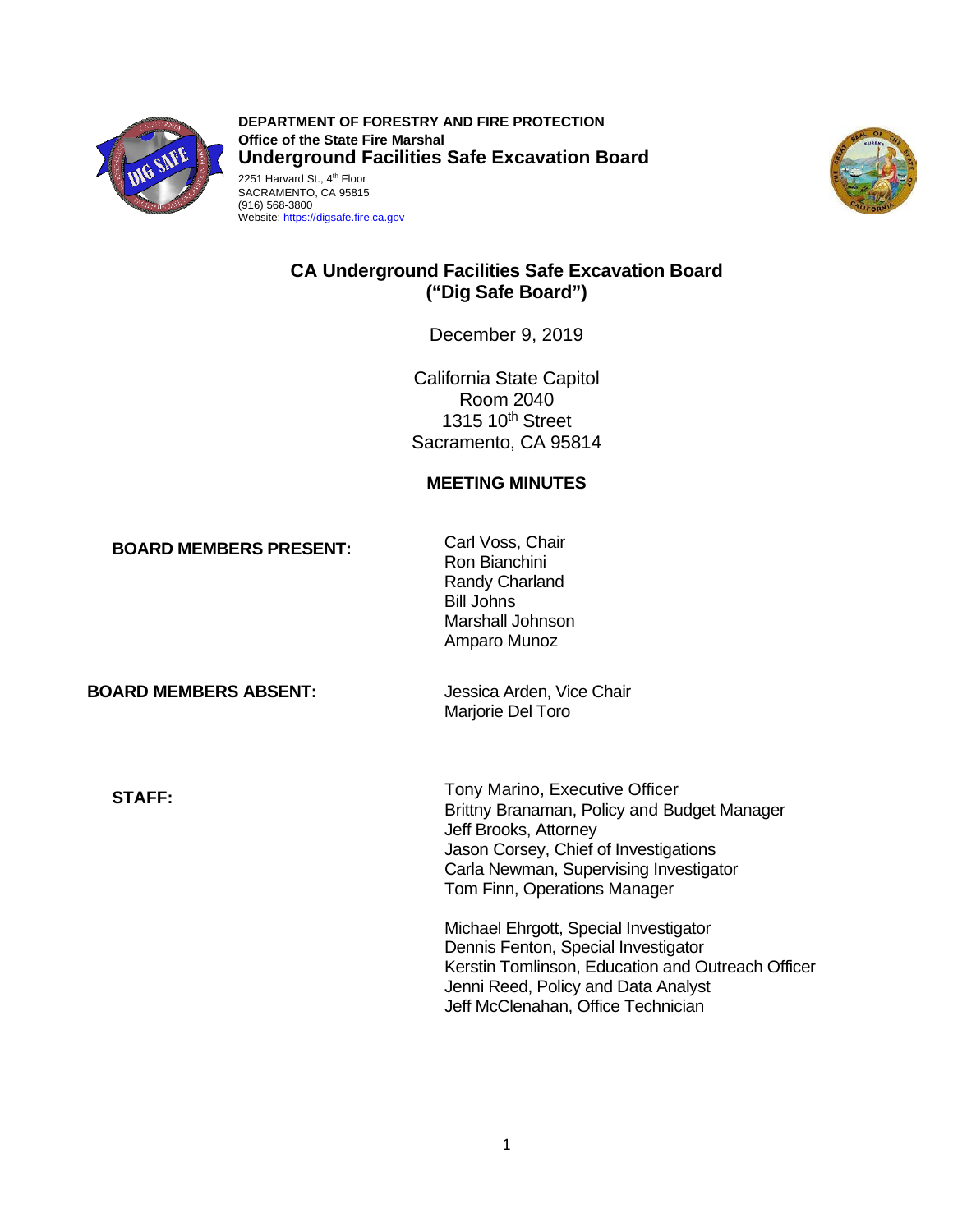December 9, 2019 10:00 a.m.

\_\_\_\_\_\_\_\_\_\_\_\_\_\_\_\_\_\_\_\_\_\_\_\_\_\_\_\_\_\_\_\_\_\_\_\_\_\_\_\_\_\_\_\_\_\_\_\_\_\_\_\_\_\_\_\_\_\_\_\_\_\_\_\_\_\_\_\_\_\_

California State Capitol Room 2040 1315 10<sup>th</sup> Street Sacramento, CA 95814

### **OPEN SESSION**

Chair Voss called the meeting to order at 10:00 a.m.

### **Agenda Item No. 1: Executive Officer's Report**

Executive Officer Tony Marino explained the emergency evacuation procedures.

Policy and Budget Manager Brittny Branaman provided a Human Resources update.

Mr. Marino provided an update on the Lakewood Office flooding impacts.

Education and Outreach Officer Kerstin Tomlinson provided on update on recent Board activities: an update on the Board's three planned educational sessions at the upcoming Common Ground Alliance ("CGA") conference; articles by staff submitted to Damage Prevention Pro magazine, the Excavation Safety Guide and Directory, and the annual newsletter of the one-call centers; staff presentations for a United Contractors ("UCON") event in San Ramon, multiple safety breakfasts held by USA North 811, Pacific Gas & Electric ("PG&E"), and the Sacramento Municipal Utility District ("SMUD"), the California Water Environment Association ("CWEA") Safety Day in Woodland, an Underground Safety Awareness event hosted by Dig Alert and Southern California Gas in Northridge, the California Regional Common Ground Alliance ("CARCGA"), and the one-call center boards.

Mr. Marino provided a review of the Board's Legislative Hearing Review on November 8, 2019, including thank you card from Senator Hill; an update on delay of the Area of Continual Excavation (ACE) and Power Tools regulation package to April 1, 2020 with the Office of Administrative Law ("OAL") requesting wording clarifications rather than any substantial changes.

Attorney Jeff Brooks provided additional detail on the language concerns of OAL.

Chair Voss asked for comments from the Board.

Members asked for further clarification on the language regarding reference to versions of CGA best practices and the timing of the area of continual excavation aspects of the regulations, which staff provided.

Chair Voss asked for comments from the Board. There were none.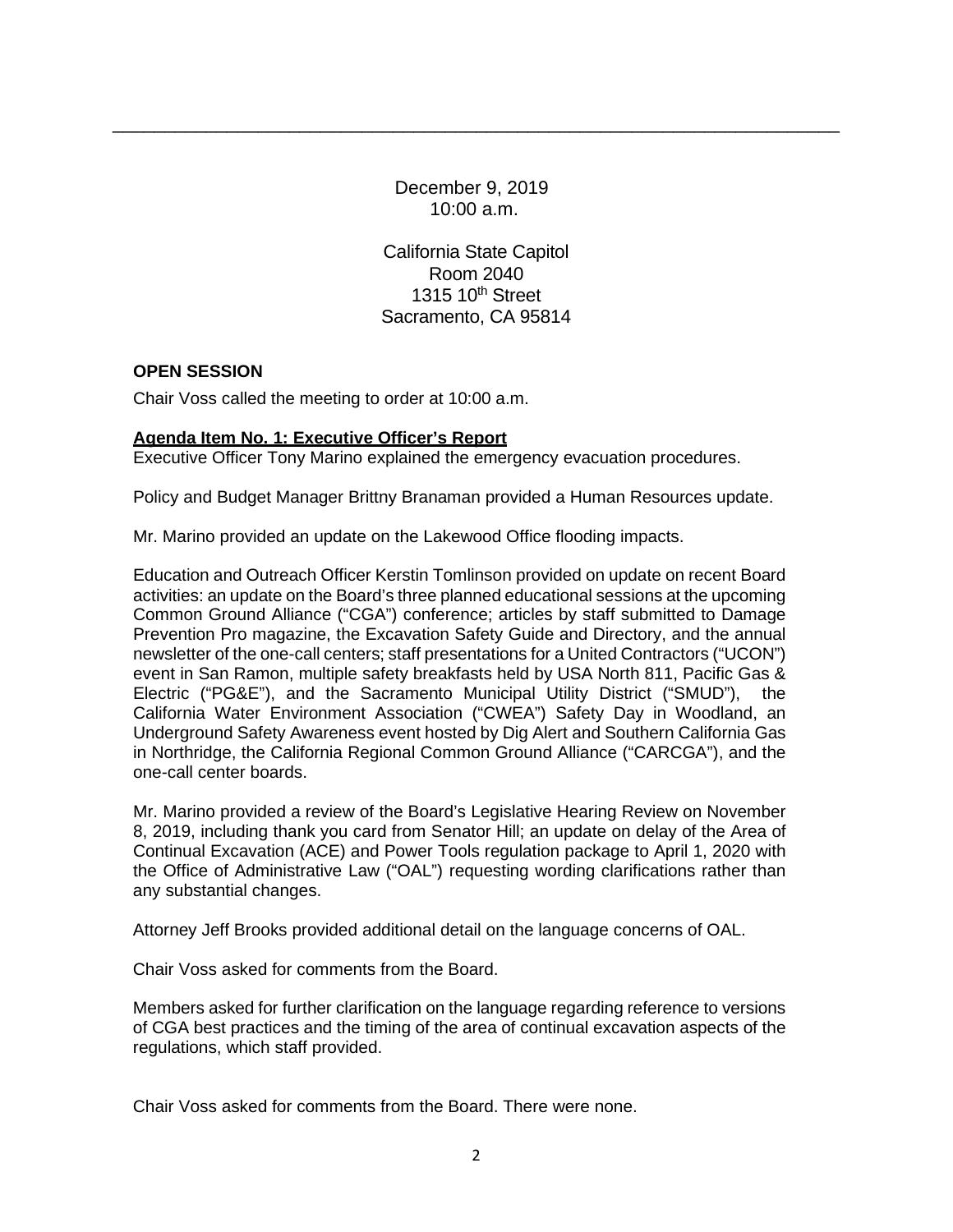Chair Voss asked for comments from members of the public. There were none.

### **Agenda Item No. 2: Board Member Public Engagement Reports**

Member Bianchini provided an update on his participation at the recent UCON event, including a recent experience involving a near miss on a high pressure gas transmission line, a lack of mechanism for the Board to be made aware of near-miss events, a lack of available options through the one-call centers, and for this to be an agenda item in January for a presentation by the people involved.

Members discussed clarification on appending records of damages after the fact as comments within tickets via the one-call centers, the impracticality of providing updates by phone through the USA North 811 system as opposed to email to the utility and/or locating company directly, clarification on the possible agenda item on near misses and this recent event, support for the agenda item and discussion on reporting near-misses with respect to improving safety, an invitation for CARCGA to discuss the circumstances of this incident, and differences and normalization of the one-call centers.

Chair Voss asked for comments from the Board. There were none.

Chair Voss asked for comments from the public.

A representative of USA North 811 discussed working on standardization of damage tickets between the one-call centers and any related notifications, the rationale of steering users toward their online platform, the information included in a phone call previously and today, workload of call center staff, the lack of any existing mechanism to handle near-miss reporting as opposed to the existing damage ticket process, the availability of a category for near-misses within the CGA Damage Information Reporting Tool ("DIRT") tool, and that improvements to the phone system are in process as they have just moved to a new system and further changes are being investigated.

Chair Voss asked for comments from the Board. There were none.

Chair Voss asked for comments from the public. There were none.

# **Agenda Item No. 3: Discussion on Receiving and Responding to Public Questions and Requests**

Ms. Tomlinson and Mr. Brooks presented the staff report and the potential benefits to the Board of normalizing the process by which ideas and questions from the public are handled.

Chair Voss asked for comments from the Board.

Members and Mr. Brooks discussed the questions included in the staff report, a lack of policy and procedure for requests, the complexities and context of any questions, the possibility of setting precedent by providing answers, a need for a recorded library of matters of public and Board concern, the need for stakeholders to be assured they are complying with the law, interpretation of the law in general, the language of 4216 and areas in which the statutory language seems understandable and vague, and the purpose of the Board.

Chair Voss asked for comments from the public.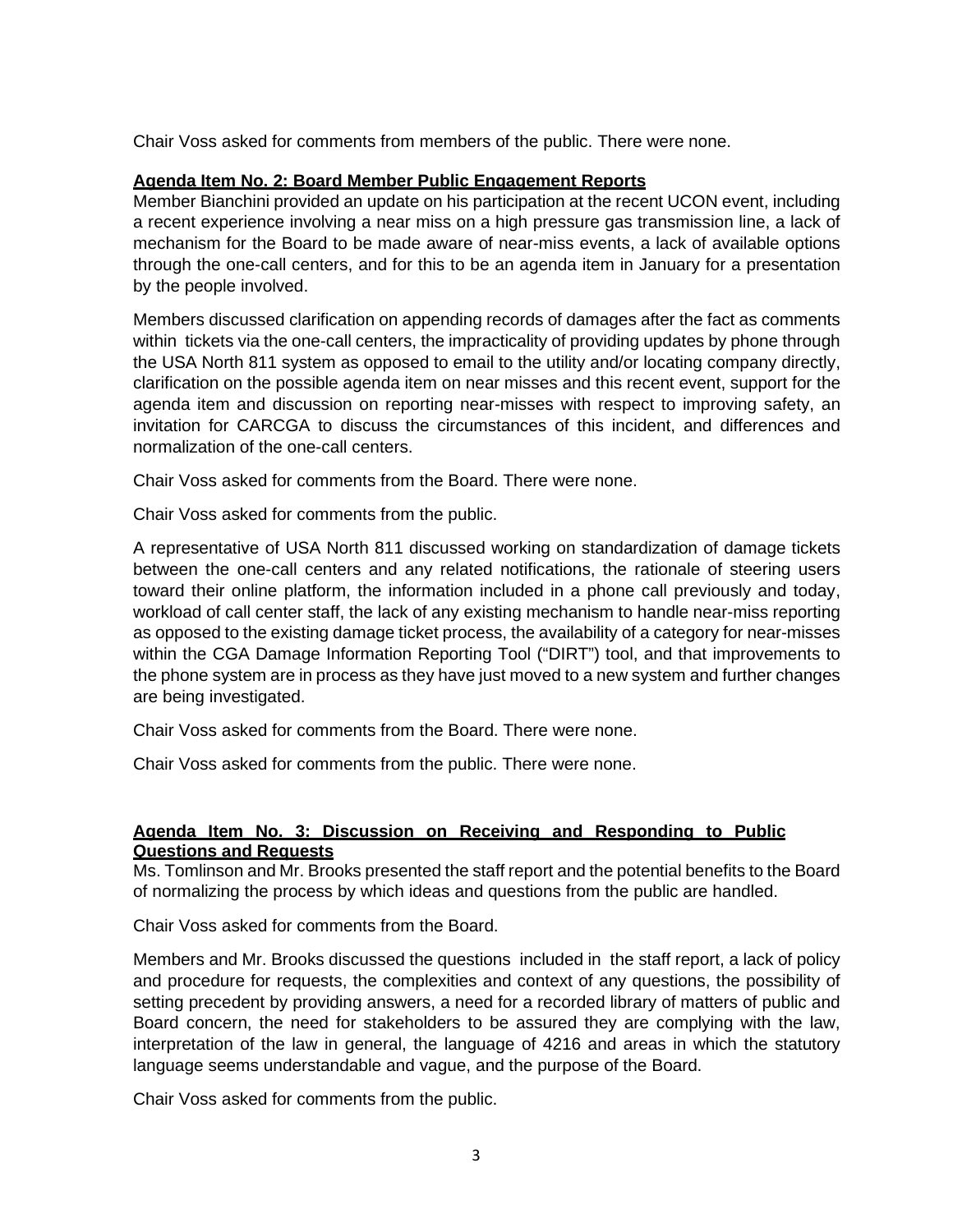A representative of PG&E discussed ambiguity in the statute and that stakeholder questions are for legal interpretation and the commonality of such questions among stakeholders.

A representative of the California Public Utilities Commission ("CPUC") discussed the responsibilities of the Board, possible aspects of litigious influence, and CARCGA's work on interpreting certain aspects of 4216.

Mr. Marino asked for a presentation from the CPUC on how the CPUC addresses requests of legal interpretation.

A representative of the Office of the State Fire Marsal (OSFM) Pipeline Safety Division raised support for the Board providing an interpretation of 4216.

Board members discussed approaches to relationships with the public and stakeholders, the benefit of addressing questions appropriately, the complexity of 4216 issues in full reality, the relation of certain questions with litigation and court decisions, the need for research, and the priorities of the Board.

Mr. Brooks pointed to staff resources and the exceptionality of such a process for public input.

Members of the public discussed legal interpretations, the commonality of certain questions, the authority of the board to make regulation or interpretation, priorities of the Board, deviation and standards, the idea of frequently asked question (FAQ) documents, and answers to certain questions provided by the one-call centers as an interpretation.

Chair Voss asked for comments from the Board. There were none.

Chair Voss asked for comments from the public. There were none.

## **Agenda Item No. 4: Draft Strategic Plan**

Mr. Marino reviewed the development of the Strategic Plan, prioritization of Board activities for the next three years, analysis as the time expensive step in this process, the rapidity of Board progress, the insufficiency of the Spring Forum for all feedback and input from stakeholders, idea registry as a channel for intaking questions and ideas and aligning them with the strategic directions of the Board and for use in the annual planning process, and pushing stakeholders for system description of the hazards and complexities known to them.

Chair Voss asked for comments from the Board.

Members and Mr. Marino discussed the urgency of certain stakeholder requests, the interrelation of certain ideas with Board objectives, requests of the legislature, staff resources and the certain questions that staff can resolve, interpretation of statute through regulation, the role of data analysis in the process, learning through investigations and past rulings, the accessibility of the idea registry to the public, enforcement of 4216, interaction of the case management system and investigations process with the idea registry, input to the registry from education and outreach activities, referral of ideas if they fall outside of Board jurisdiction, development of an input form, capture of comments from those who may not use a form, and updates to the registry over time.

(Meeting recessed at 11:50 a.m. and resumed at 1:30 p.m.).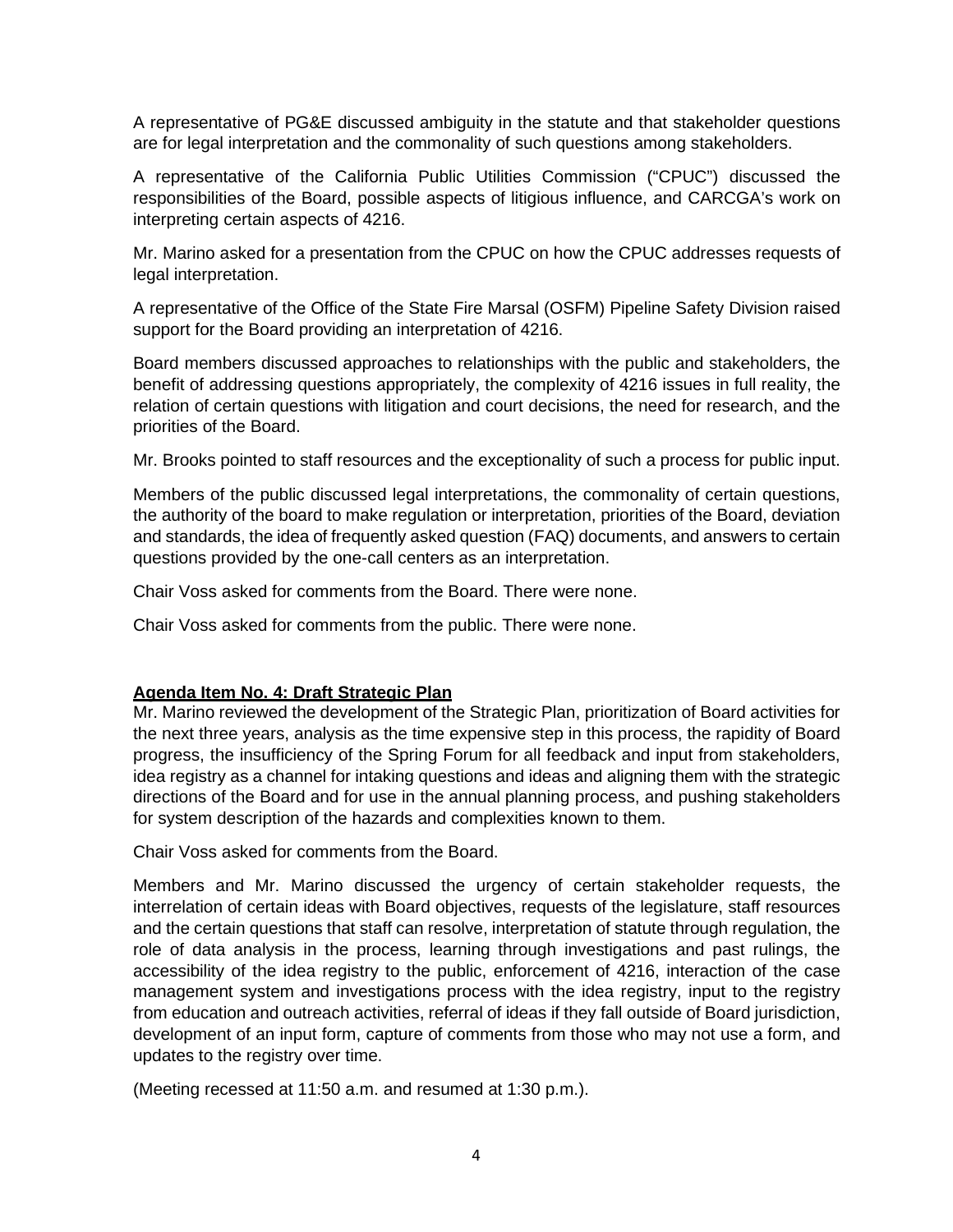Member Munoz commented on the nascency of the Board.

Chair Voss asked for comments from the Board. There were none.

Chair Voss asked for comments from the public. There were none.

# **Agenda Item No. 5: Draft Emergency Regulations Allowing Electronic Positive Response Extension Applications (AB1166)**

Mr. Marino and Mr. Brooks presented on the proposed regulations, the question of what constitutes good cause, the voting timeline in January or February, the intended function of emergency regulations, and staff recommendations for the extension application timeline.

Board members and staff discussed flexibility in this timeline, the discretion of the Board and impact on potential timeframe for extension applicants, a rolling basis for review of applications, proposed criteria for what constitutes good cause, limitations on application materials and volume, knowledge of smaller or municipal operators of the impending regulatory requirement, channels available to outreach to municipalities, possible causes of delay of compliance, timeliness of Board review of application within a specified window, staff resources, shifting the framing toward compliance, the lack of authority of the Board to grant exemptions, the provision of maps without locate and mark practices and a disincentive to invest in ticket management technologies, the work of CARCGA and the one-call centers to standardize response codes, levels of voluntary use of electronic positive response ("EPR") in the industry, communication hurdles of the one-call centers, single page plans with milestones in the application, application cutoff dates, determination of corrective actions for non-compliance, and scope of authority of the Board in this regulation.

Chair Voss asked for comments from representatives of the one-call centers.

Representatives of USA North 811 and Dig Alert discussed a high volume of questions on AB 1166, the options for EPR for members with lower ticket volume, a lack of reasons for good cause in delays for compliance, the splitting of member codes into codes per each utility type and EPR for each utility type, and statistics on current voluntary use of EPR.

Board members and staff discussed concerns that arose in the legislative process over timely compliance for certain operators and options for the Board in this regulation granted by statute.

Board members, representatives from the one-call centers, and staff discussed vendors supplying the available EPR tools and ticket management, the statutory definition of EPR, interactive voice response ("IVR") as an EPR, optimization of available codes based on feedback from the experiences of other states with EPR, specifics of one-call center technical capabilities, and cases in which operators may or may not benefit from extensions.

Chair Voss asked for comments from the public.

Members of the public discussed the importance of AB 1166 for improving safety, a suggestion to reach out to municipal organizations, review of available response codes, following up with extension applicants, possible penalties for non-compliance with EPR, and avenues for communication with municipalities.

(Meeting recessed at 3:19 p.m. and resumed at 3:36 p.m.).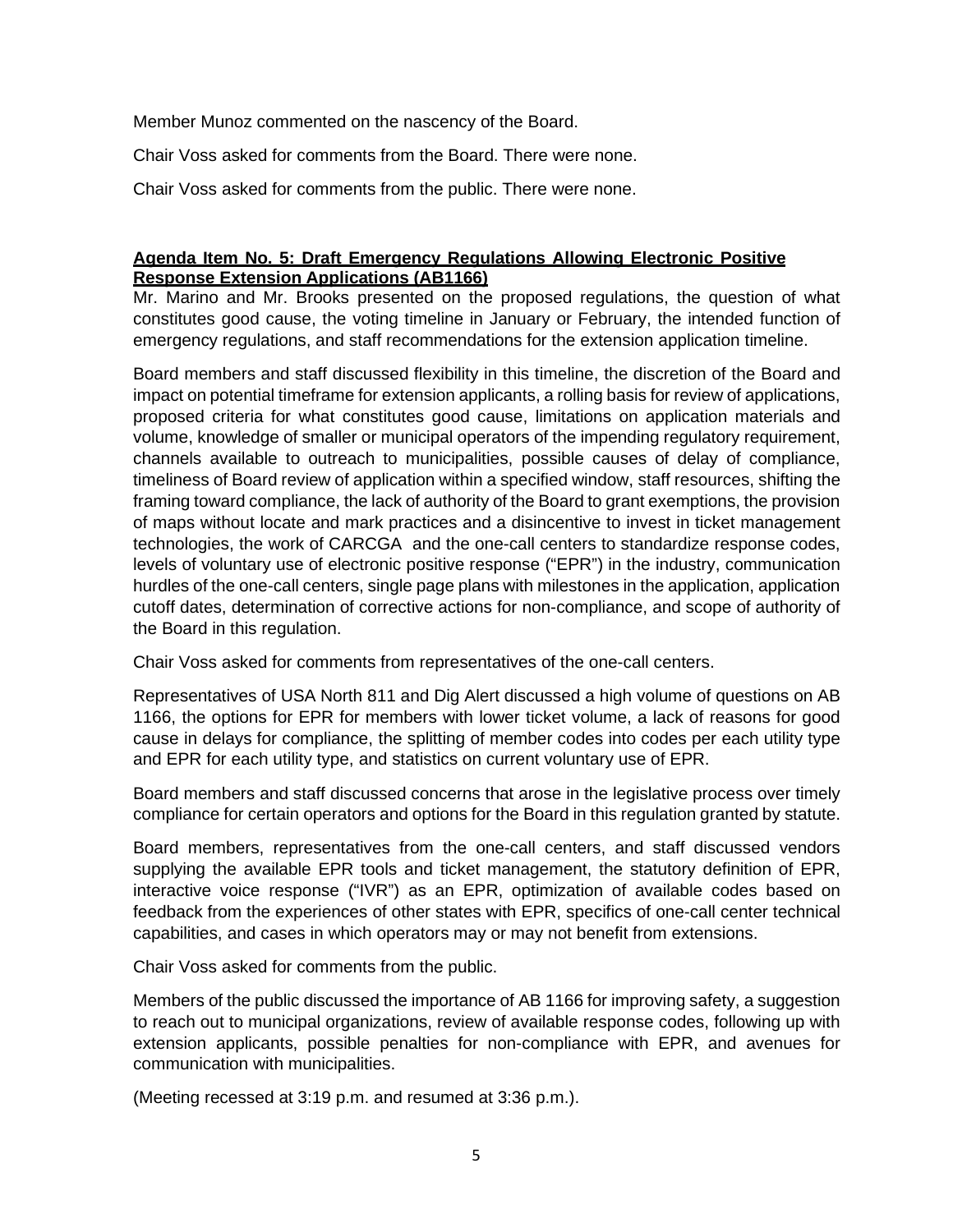Board members and staff discussed draft language of the regulation and its specificity, software availability for EPR and its possible relation to regulation, information necessary to make an informed decision on an application, reasonable impacts from the state budgetary process on compliance, training staff and impacts on job duty statements, the degree of detail that would be satisfactory to approve or decline an application, short term solutions available for compliance, and the use of a baseline approach for applicants to explain why existing solutions are not an option for them.

Chair Voss asked the representative from USA North 811 to explain a hyperlink EPR solution.

The representative described a process in development to utilize a link from the ticket directly to walk through the steps of an EPR and confirmed this would be uniform for both call centers.

Board members and Mr. Marino discussed timing issues for the regulatory process and that the definition of good cause ought to be developed in the AB 1166 committee.

Chair Voss asked for comments from the public.

Members of the public and Board members discussed the feature of tickets routed in email and the availability of a hyperlink, confirmation of provision of EPR, cost to use a ticket management software through Dig Alert, degrees to which certain factors are impacting compliance and the measurement of compliance efforts, and whether a single member must subscribe to software in both northern and southern areas.

Chair Voss asked for comments from the Board. There were none.

Chair Voss asked for comments from the public. There were none.

#### **Other Business**

None.

#### **Public Comment**

Chair Voss asked for comments from the public. There were none.

#### **Adjournment**

The meeting adjourned at 4:39pm.